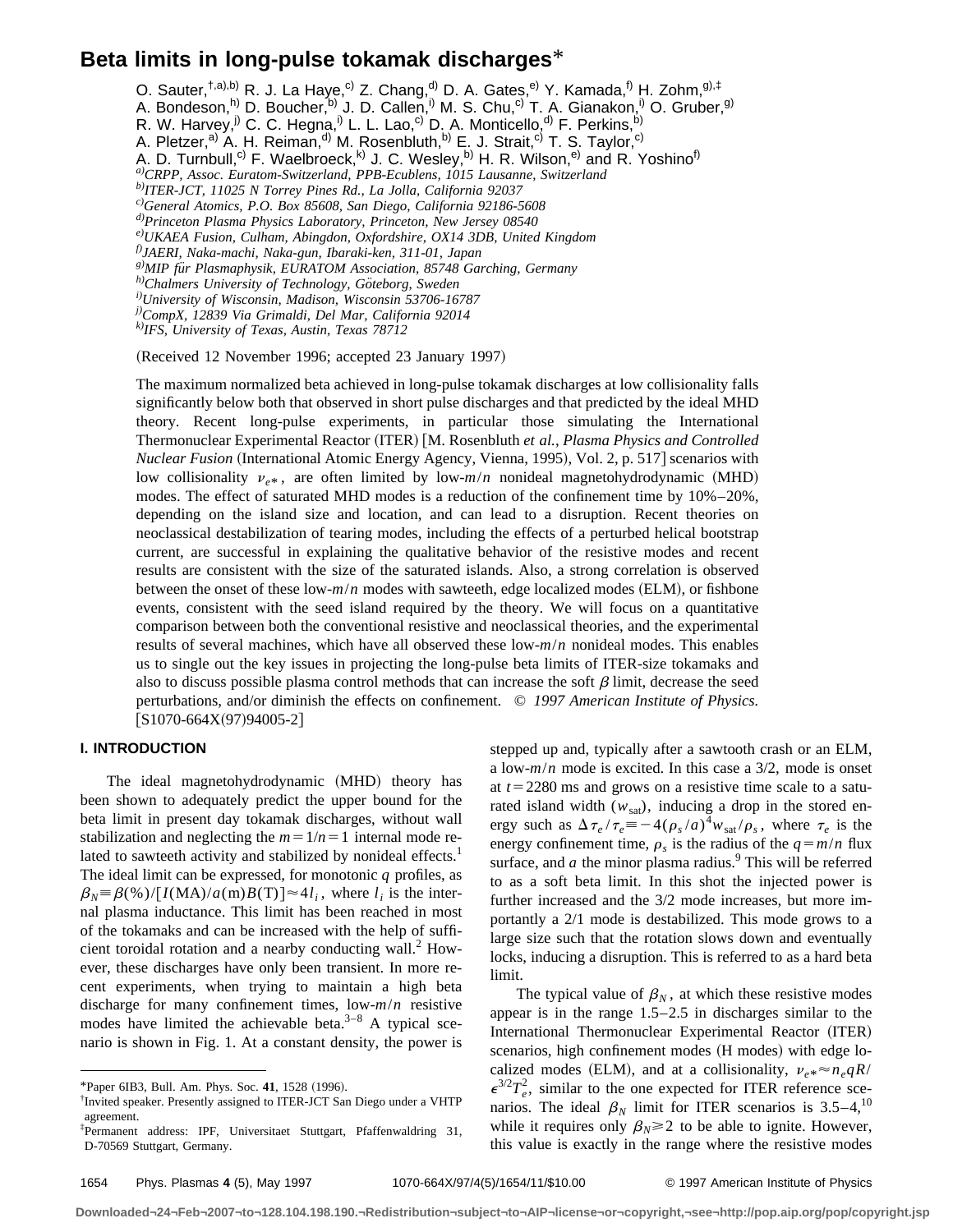

FIG. 1. Typical time history of the neoclassical modes. In this DIII-D discharge #86144, a  $3/2$  mode is excited at  $t = 2250$  ms and induces a saturation of  $\beta$ . At  $t=3450$  ms, a 2/1 mode grows to a large amplitude until it locks and triggers a disruption. The computed ideal limit for this case is  $\beta_N$  $\approx$  3.4.

can appear and limit the operational  $\beta_N$  below 2. This is why it is important for projecting ITER performance to be able to predict the physics of these modes. The neoclassical tearing mode theory was first developed ten years  $ago$ ,  $11,12$  based on neoclassical MHD,<sup>13(a)</sup> and was reemphasized recently,<sup>13(b)</sup> showing the destabilizing effect of the perturbed bootstrap current, but was correlated to the evolution of the saturated island width of resistive modes in the experiment only a few years ago in the Tokamak Fusion Test Reactor (TFTR).<sup>6</sup> They have also been identified as a soft and/or hard beta limiting process in Axisymmetric Diverter Experiment-Upgrade  $(ASDEX-U)$ ,<sup>5</sup> COMPASS-D,<sup>8</sup> DIII-D,<sup>7</sup> and JT60-U (Japan Torus-60 Upgrade).<sup>4</sup> This has stimulated much theoretical work as well, $^{13-19}$  related in particular to the threshold island size of the seed island required by the theory, including the effect of finite ratio of perpendicular to parallel transport,  $\chi_{\perp}/\chi_{\parallel}$ , <sup>14,15</sup> and drift and polarization current effects.<sup>16–19</sup>

Neoclassical tearing modes are not the only modes capable of limiting the operational beta. Other MHD effects can occur even at relatively low beta, such as frequent giant ELMs,  $\beta_p$  collapse, or external kink modes.<sup>4,20,21</sup> These are, in general, related to the ideal MHD limit, which can be lower than  $(4l_i)$  if the profiles are not optimized. However, the ITER reference scenarios are clearly ideally stable with respect to external kink modes and to ballooning modes in the core region. The axis safety factor is below unity,  $q_0$ <1 and the pressure gradient near the edge is limited by the ballooning criteria, thus sawteeth and ELMs are expected in ITER, which can trigger finite-size seed islands at the  $q = m/n$  surfaces. Therefore the conventional resistive and neoclassical modes are the most likely candidate to limit the operational beta in ITER. We shall therefore concentrate on this topic in this paper. We aim to determine whether the ITER design range,  $\beta_N = 2 - 2.5$  that is 30%–40% below the ideal limit, is reasonable and can be sustained in such longpulse monotonic  $q$  discharges  $(1000 \text{ s})$ . Therefore we have analyzed the different aspects of the theory in a comprehensive way and compared the predictions with the results from ASDEX-U, COMPASS-D, DIII-D, JT60-U, and TFTR. This provides us with a wide range of plasma parameters that permits identification of those parts of the theory that can be used with confidence to extrapolate to ITER and isolates the specific uncertainties limiting the accuracy of the predictions.

The physics of the neoclassical island evolution equation and the comparison with experiments is described in Sec. II, where we show that the driving term explains the island evolution very well and show how to distinguish these modes from the conventional resistive theory. We discuss the projection to a plasma of the size and characteristics predicted for ITER in Sec. III, where we see that the predicted seed island threshold is 2–6 cm and therefore that neoclassical modes can be expected to be unstable in ITER. However, we show that the growth time is of the order of 100 s, which gives plenty of operational time for profile or feedback control. We also present a preliminary study, indicating that local electron cyclotron current drive (ECCD) can be used to stabilize the modes. Finally, in Sec. IV, we summarize the results and discuss theoretical and experimental work needed to gain confidence in the predictions to ITER.

# **II. NEOCLASSICAL TEARING THEORY AND EXPERIMENTAL OBSERVATIONS**

## **A. Modified Rutherford equation**

The nonlinear island evolution in the ''conventional'' resistive theory is given by the Rutherford equation:  $22,23$ 

$$
\frac{\tau_R}{\rho_s} \frac{dw}{dt} = \rho_s \Delta'(w) - \beta_p \rho_s \frac{a_{GGI}}{w}
$$

$$
= \rho_s (\Delta' - \alpha w) - \beta_p \rho_s \frac{a_{GGI}}{w}, \qquad (1)
$$

where  $\tau_R = \mu_0 \rho_s^2 / 1.22 \eta_{\text{neo}}$ ;  $\eta_{\text{neo}}$  is the neoclassical resistivity;  $\rho_s$  is the location of the  $q = m/n$  flux surface; and  $\rho$  is the radial coordinate related to the square root of the toroidal flux,  $\rho = a(\Phi/\Phi_a)^{1/2}$ ;  $\beta_p$  the local poloidal beta with  $\beta_p = 2\mu_0 p/B_{\text{pol}}^2$ ,  $B_{\text{pol}} = (d\psi/dr)/R_0$ , and  $\psi$  the poloidal flux;  $\Delta'$  the usual tearing parameter, given by the jump in the logarithmic derivative of the radial magnetic field and driven mainly by the equilibrium current gradient;  $\alpha$  is the reduction of this jump when the island is large enough to modify the equilibrium current profile; and the last term is the stabilizing Glasser–Green–Johnson (GGJ) effect due to the equilibrium pressure gradients and favorable curvature in the outer part of the island. $24-26$  Neoclassical effects such as the bootstrap current have to be included in Ohm's law, not only in the equilibrium calculation, but also in the stability calculation.<sup>11,12</sup> Then a new driving term appears in Eq.  $(1)$  due to the flattening of the pressure profile inside the island and the reduction of the bootstrap current that follows. This results in a negative perturbed helical bootstrap current inside the island, which is destabilizing, as is sketched in Fig. 2: the equilibrium magnetic field near the rational surface  $q = q_s = m/n$  is written in the vicinity of the resonant surface  $as \mathbf{B} \cong \mathbf{B}_s + \mathbf{B}^*$ , where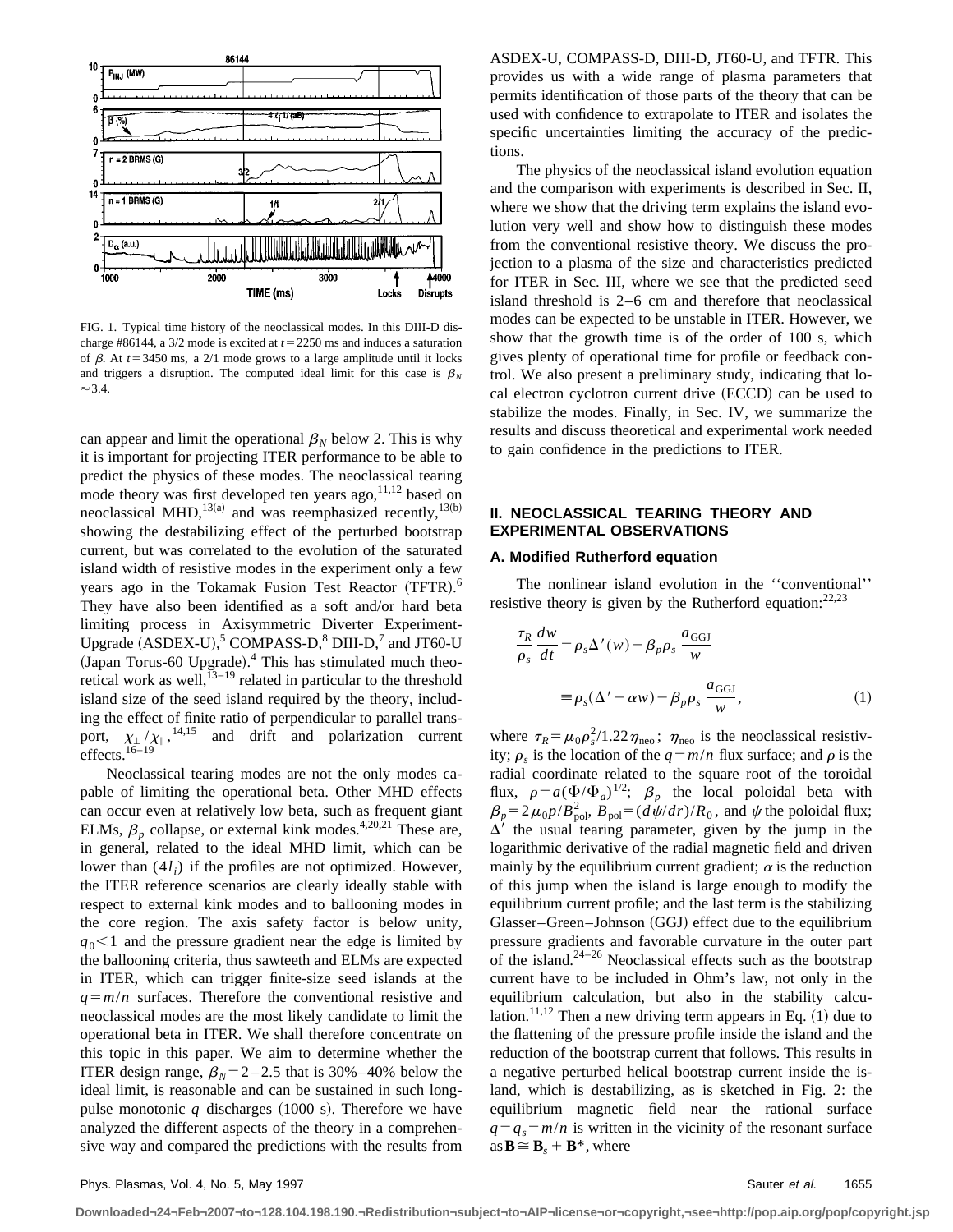

FIG. 2. Sketch of the helical component,  $\zeta = \theta - n\varphi/m$ , of the equilibrium magnetic field  $\mathbf{B}^*$  near the resonant surface  $\rho_s$ , perturbed by a small radial field  $\delta$ **B**<sub>c</sub>. The equilibrium current is in the direction of **B**<sub>s</sub>, whereas the perturbed bootstrap current  $\delta j_{\text{bs}}$  inside the island is in the opposite direction.

$$
B^* = B_\theta \left( 1 - \frac{q}{q_s} \right) \approx -\frac{q'_s}{q_s} \left( \rho - \rho_s \right) B_\theta \tag{2}
$$

is the component in the helical direction  $\zeta = \theta - n\varphi/m$  perpendicular to the magnetic field  $\mathbf{B}_s$  at the rational surface, and the  $\prime$  denotes the radial derivative with respect to  $\rho$ . If **B**\*, shown with the straight arrows in Fig. 2 is perturbed with a small radial magnetic field  $\delta B_{\rho}(\rho)$ sin  $\zeta$ , islands are formed and the new topology is shown as well. Due to the large parallel thermal conductivity, the temperature equilibrates on the new flux surfaces inside the island and thus flattens the radial profile. Therefore the bootstrap current, proportional to the radial temperature and density gradients, decreases and gives rise to a negative perturbed bootstrap current  $\delta j_{\rm bs}$ , which has the same helical structure as the island. As seen in Fig. 2,  $\delta j_{\rm bs}(\sim -\mathbf{B}_s)$  reinforces the perturbed helical magnetic field and is therefore destabilizing. We note also from this figure that if  $q'$  is negative, then the arrows on the magnetic surfaces change direction, while  $\delta j_{\rm bs}$  remains unchanged, and the perturbed bootstrap current is stabilizing.<sup>11,12</sup> If the island is small enough so that the perpendicular transport can compete with the transport along the magnetic field, then the pressure is less flattened and it reduces the driving term. Therefore there is a threshold island width, related to  $\chi_{\perp}/\chi_{\parallel}$ , below which the mode is stable, assuming  $\Delta' < 0$ .<sup>14</sup> The effect of the bootstrap current on the stability, and the dependence of the threshold island width on  $\chi_{\perp}/\chi_{\parallel}$ , has been confirmed in a three dimensions  $(3D)$  nonlinear noncircular toroidal code as well,<sup>27</sup> where the neoclassical stress tensor has been included in the high beta reduced MHD equations used in the FARGO code.<sup>28</sup>

Several authors have also shown that inertia effects giving rise to a finite polarization current through the perturbed electrostatic potential are also important.<sup>16–18</sup> They found that this term is large and stabilizing, assuming the island rotation  $\omega \approx \omega_{e^*}$  in the frame rotating with the plasma fluid, where  $\omega_{e*} = T/(eBr_sL_{Te})$  is the electron drift frequency and  $L_{Te} = T_e / T_e'$ . However, a recent work indicates that this term is destabilizing and of smaller amplitude without interaction with the wall.<sup>19</sup> This work has pointed out an inconsistency between the form of the velocity profile across the island separatrix and the other assumptions used in the model, and therefore more physics in the kinetic treatment is needed to resolve this issue. With this caution we include the polarization term and study its effect. Altogether the modified Rutherford equation is given by  $14,8,15$ 

$$
\frac{\tau_R}{\rho_s} \frac{dw}{dt} = \rho_s \Delta'(w) + \beta_p \rho_s \left( -\frac{\hat{a}_{GGJ}(w)}{w} + \sum_{A = n_e, T_e, T_i} a_{bs,A}(v_{e^*}) \frac{w}{w^2 + w_{d,A}^2(v_{e^*})} - \frac{\hat{a}_{pol}(w, g)}{w^3} \right),
$$
\n(3)

with

$$
\hat{a}_{\text{GGJ}}(w) \cong 6 \frac{D_R}{\beta_p} h_1(w) \approx 6 \frac{\epsilon^2}{s} \frac{L_q}{-L_p} \left( 1 - \frac{1}{q^2} \right) h_1(w),\tag{4a}
$$

$$
a_{\text{bs},A}(\nu_{e^*}) \approx a_2(-L_{\text{bs},A}) \frac{L_q}{-L_{p,A}},
$$
\n(4b)

$$
w_d \approx 5.1 \rho_s \left(\frac{q}{\epsilon s m}\right)^{1/2} \left(\frac{\chi_{\perp}}{\chi_{\parallel}}\right)^{1/4},\tag{4c}
$$

$$
\hat{a}_{pol}(w,g) \approx a_3 \left(\frac{L_q}{-L_p}\right)^2 \rho_p^2 g(\epsilon, \nu_i) h_3(w);
$$

$$
g(\epsilon, \nu_i) = \begin{cases} 1 & \text{if } \frac{\nu_i}{\epsilon \omega_{e^*}} \ge 0.3, \\ \epsilon^{3/2} & \text{otherwise,} \end{cases}
$$
(4d)

where  $D_R = E + F$  is defined in Refs. 24–25;  $v_i = 8.16$  $\times 10^7 n_{e20} Z_{\text{eff}} / T_i / (T_i m_i)^{1/2}$  is the ion collision frequency;  $L_q = q/q' = \rho_s / s$ ;  $L_p = p/p'$ ;  $\epsilon = a/R_0$ ;  $R_0$  is the major radius; the coefficients  $a_2$ =3.2 and  $a_3$ =9.3, from the large aspect ratio results, $14,18$  are used here as free parameters of order 1 to fit the experiment and to compensate the uncertainty on the value of  $\Delta'$ ; and the terms with a subscript *A* are defined below. Note that  $\Delta'$ ,  $D_R$  and the bootstrap current driving term  $a_{bs}$  can be computed using noncircular toroidal codes like PEST-III<sup>29</sup> and CHEASE.<sup>30</sup> Therefore one can expect a constant value of  $a_2$  valid for all the different geometries and collisional regimes. We have taken  $a_2 = 2.6$  and  $a_3 = 5$ , similar to Refs. 6 and 8, respectively. For  $\rho_s \Delta'$  we use the results from cylindrical or large- $m<sup>31</sup>$  calculations when a reconstructed equilibrium is available and otherwise use  $\rho_{\rm s}\Delta' = -m$ , which is a typical value one obtains from the cylindrical calculation, at least for  $m \ge 4$ , while  $(-2m)$ would give a lower bound. The exact form of the GGJ term when the pressure profile is not flattened due to finite  $\chi_{\perp}/\chi_{\parallel}$  has still to be determined; that is why we have introduced a factor  $h_1(w) = w^2/(w^2 + w_{dGGJ}^2)$  similar to the modification of the bootstrap current term. It would be interesting to extend the work done in Ref. 26 and determine whether  $w_{dGGJ}$  is smaller than  $w_d$  or if  $h_1$  has a different form. Note that even though  $a_{GGJ}$  is two to three times smaller than  $a<sub>bs</sub>$ , it has to be included when comparing with experiment.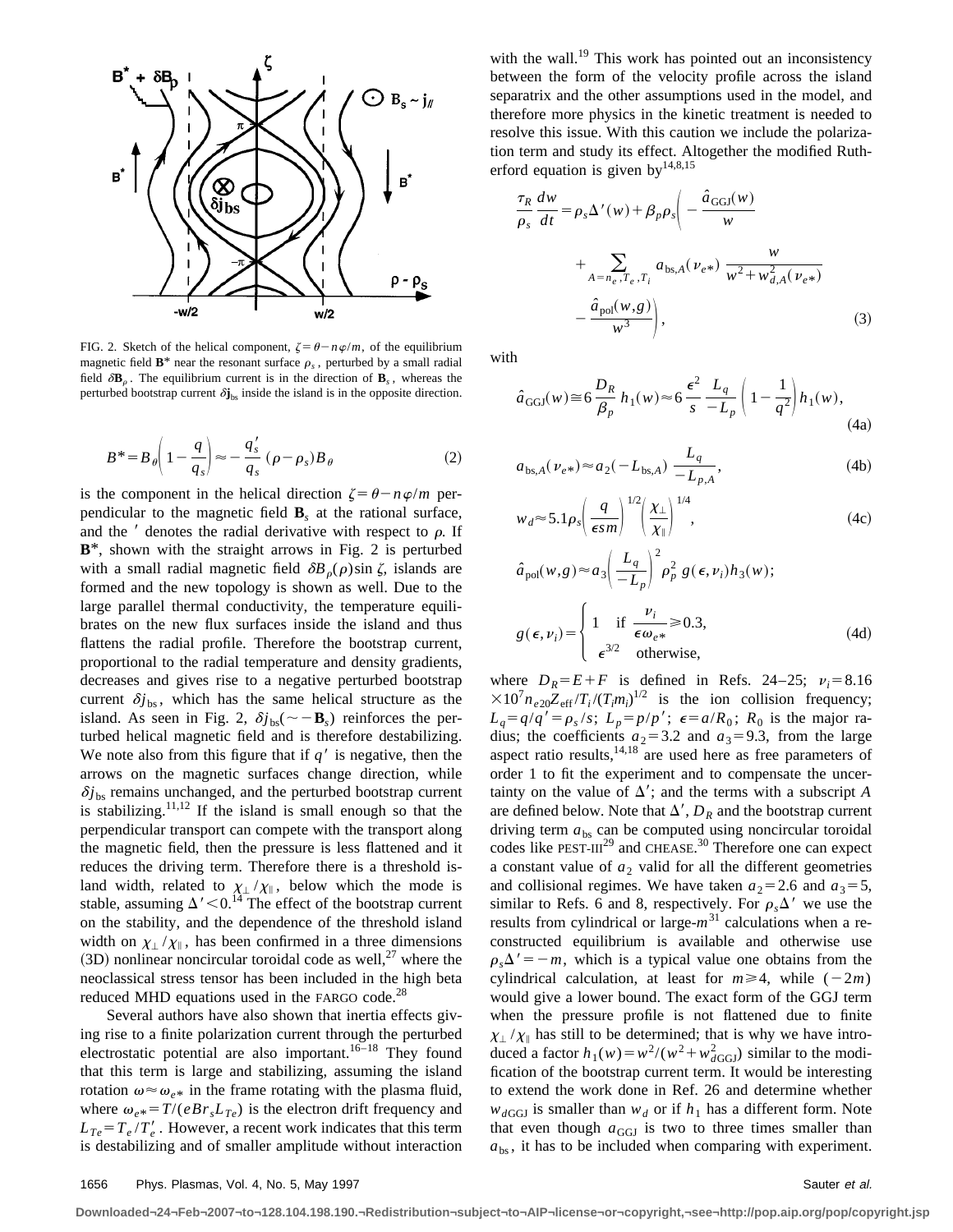Moreover, it has a different dependence on  $\epsilon$  (due to its  $\beta$ rather than  $\beta_p$  dependence), which can enhance its importance at a large inverse aspect ratio. For  $w_d$  we use  $\chi_{\perp} = 0.5^*(1 + \kappa^2)^* a^2 / 6 \tau_{thITER93}$ ,<sup>32</sup> and  $\chi_{\parallel} = v_{Te}^2 \tau_e$ , except when mentioned otherwise. Different forms of  $\chi_{\perp}$  and  $\chi_{\parallel}$ have been used and they give about the same value for  $w_d$ within a factor 2.

As mentioned above, the exact form and sign of the polarization term is still under investigation, which is why we have introduced  $h_3(w)$  to keep a general form. If  $h_3$ =1, one expects the value of *g* to drop from 1 to  $\epsilon^{3/2}$  at the onset of the mode when  $v_i / \epsilon \omega_{e*} < 0.3$ ,<sup>18</sup> while if the term has to be neglected we can set  $g=0$ . Therefore we shall use  $h_3=1$  and  $g=0$  or  $\epsilon^{3/2}$  in the remainder of the paper. Note that the saturated width  $w_{\text{sat}}$  does not depend on the exact form of  $a_{GGJ}$  and  $a_{pol}$  but only on their value at large *w*, and we obtain, assuming  $\Delta'$  < 0,

$$
w_{\text{sat}} = \beta_p \frac{a_{\text{bs}} - a_{\text{GGJ}}}{-\rho_s \Delta}.
$$
 (5)

This relation gives a good fit of the saturated island size of the  $m/n$  resistive modes observed experimentally,<sup>6–8</sup> and does not depend on the exact form of  $\hat{a}_{GGJ}$  and  $\hat{a}_{pol}$ .

The terms  $L_{bsA}$  come from the contribution of the density and temperature gradients in the bootstrap current. The total bootstrap current can be written  $\text{as}^{33}$ 

$$
j_{\text{bs||}} = \frac{p}{B_{po}} \left( L_{31} \frac{n_e'}{n_e} + R_{pe} (L_{31} + L_{32}) \frac{T_e'}{T_e} + L_{31} (1 + \alpha_i) \right)
$$
  
 
$$
\times (1 - R_{pe}) \frac{T_i'}{T_i} , \qquad (6)
$$

where we have used  $p_i = p - p_e$ ,  $R_{pe} = p_e / p \approx 0.5$ , and  $L_{31}$ ,  $L_{32}$ ,  $\alpha_i$  depend on the effective trapped fraction and on  $1/(1 + \nu_{e^*}^{1/2} + 0.25 \nu_{e^*} / Z_{eff}^2)^{34}$  Therefore  $L_{bs,A}$ , for  $A = n_e$ ,  $T_e$ , and  $T_i$ , is given by  $L_{31}$ ,  $R_{pe}(L_{31}+L_{32})$ , and  $L_{31}(1+\alpha_i)(1-R_{pe})$ , respectively. Similarly, the term  $1/L_{p,A}$  in Eq. (4b) is given by  $n_e'/n_e$ ,  $T_e'/T_e$ , and  $T_i'/T_i$ . The corresponding value of  $w_{d,A}$  is  $w_{Dn}$  and  $w_{\chi i}$ , as defined in Ref. 15 for  $A = n_e$  and  $T_i$ , respectively, and  $w_d$ , Eq. (4c), for  $A = T_e$ . Here we shall consider only the flattening of  $Te$ (The contribution from  $n_e'$  and  $T_i'$  are implicitly included in the free parameter  $a_2$  and  $n'_e$  is very small in most experiments.) Therefore  $L_{bs}$  is then defined as  $R_{pe}(L_{31}+L_{32})$  and  $A = T_e$  only. A database of high beta long-pulse discharges, ITERLPBL.DB1, with and without low-*m*/*n* resistive modes is being assembled at the San Diego ITER-JCT working site (web page: http://picard.iterus.org/[mhd]). It contains at present 32 datasets from TFTR, 40 from DIII-D, 20 from COMPASS-D, 3 from ASDEX-U, and 2 from JT60-U. Using the effect of trapped particles and  $Z_{\text{eff}}$ , we obtain the following typical values for the coefficients in Eq.  $(5)$ , using the local profile characteristics:

$$
L_{31} \approx -0.6 \pm 0.1; \quad L_{32} \approx 0.2 \pm 0.05; \quad \alpha_i \approx -0.65 \pm 0.1,\tag{7}
$$

which gives a typical value for  $L_{bs}$  of  $-0.2$ , using  $R_{pe}$ =0.5. In comparison the expected values for ITER reference scenarios at  $q=2$  are  $L_{31}=-0.6$ ,  $L_{32}=0.2$ , and  $\alpha_i = -0.55$ , which are very similar, and, in particular,  $L_{bs}$ = -0.2 as well. One notes that the density gradients are much more efficient in driving bootstrap current than temperature gradients and therefore ITER H-mode reference scenarios, having flat density profiles, will have a smaller bootstrap fraction relative to some of the present experimental results. Note that ASDEX-U and DIII-D also have flat density profiles.

The collisionality enters in the definition of several parameters of Eq.  $(3)$  and is always such as to decrease the beta limit when decreasing  $v_{e*}$ . This is why one can explain the  $v_{e*}$  dependence of the observed beta limit, even with the different terms taken separately

- (a) The width  $w_d$  decreases with smaller  $v_{e*}$  values and thus the island threshold decreases as well.
- (b) The value of *g* changes from a large value,  $g=1$ , in the collisional regime, to a small value,  $g = \epsilon^{3/2}$ , when  $v_i/\epsilon \omega_{e*}$  < 0.3, and therefore dramatically reduces the critical island width as well.
- (c) The bootstrap current increases at smaller  $v_{e*}$  values, which is reflected in the  $1/(1 + \nu_{e*}^{1/2})$  dependence of  $L_{31}$  and  $L_{32}$ .

Let us now discuss in more detail Eq.  $(3)$  and its main characteristics. First, from the database, the typical range of values of the relevant coefficients are

$$
a_{\text{GGJ}} = 0.07 - 0.27,\tag{8a}
$$

$$
a_{\rm bs} = 0.45 - 0.85,\tag{8b}
$$

$$
w_d = 0.5 - 1.9 \, \text{(cm)}, \tag{8c}
$$

 $a_{\text{mol}}(g = \epsilon^{3/2}) = 1-5$  (cm<sup>2</sup>), except for TFTR,

which has 
$$
a_{pol} = 5 - 15
$$
 (cm<sup>2</sup>). (8d)

For COMPASS-D, we have used the ''convective'' form of  $w_d$ , since it is in a very collisionless regime.<sup>14</sup> If we use the same form for the other tokamaks,  $w_d$  is typically twice as large, and this gives the expected range of values of  $w_d$ . The value of  $a_{\text{pol}}$  is larger in TFTR due to more peaked profiles and a relatively larger value of the poloidal Larmor radius  $\rho_p$  because of higher temperatures at  $q = m/n$ . These parameters for ITER are of the same order:  $a_{GGJ} = -0.25$ ,  $a_{bs} = 1$ ,  $w_d = 2.5$  cm, and  $a_{pol}(g = e^{3/2}) = 3$ . Taking into account for the different possible expressions for  $\chi_{\perp}/\chi_{\parallel}$ ,  $w_d \approx 2 - 5$  cm in ITER.

A typical plot of the right side of Eq.  $(3)$  is shown in Fig. 3. Three curves are shown, using the typical parameters with  $g=0$  [continuous line, Figs. 3(a) and 3(b)] and  $g = e^{3/2}$  [dotted line, Fig. 3(b)], and at the critical  $\beta_p$  value [dashed line Fig. 3(a)]. The value of  $\beta_{p,\text{onset}}$  is taken from the TFTR shot 66873 at  $t = 3.90$  s, reproduced in Fig. 4 and that develops a 4/3 mode of 5.2 cm saturated width. As mentioned above,  $w_{\text{sat}}$  does not depend on  $a_{\text{pol}}$  due to its  $1/w^3$  dependence, as seen in Fig.  $3(b)$ . The main effect of the polarization current is to change the island threshold width  $w_{\text{crit}}$ , and Fig. 3(b) illustrates the uncertainty in the theoretical predictions, typically in the range 0.2–3 cm. The typical characteristic of these neoclassical tearing modes is a hysteresis behavior between the value of beta at the onset of the mode and the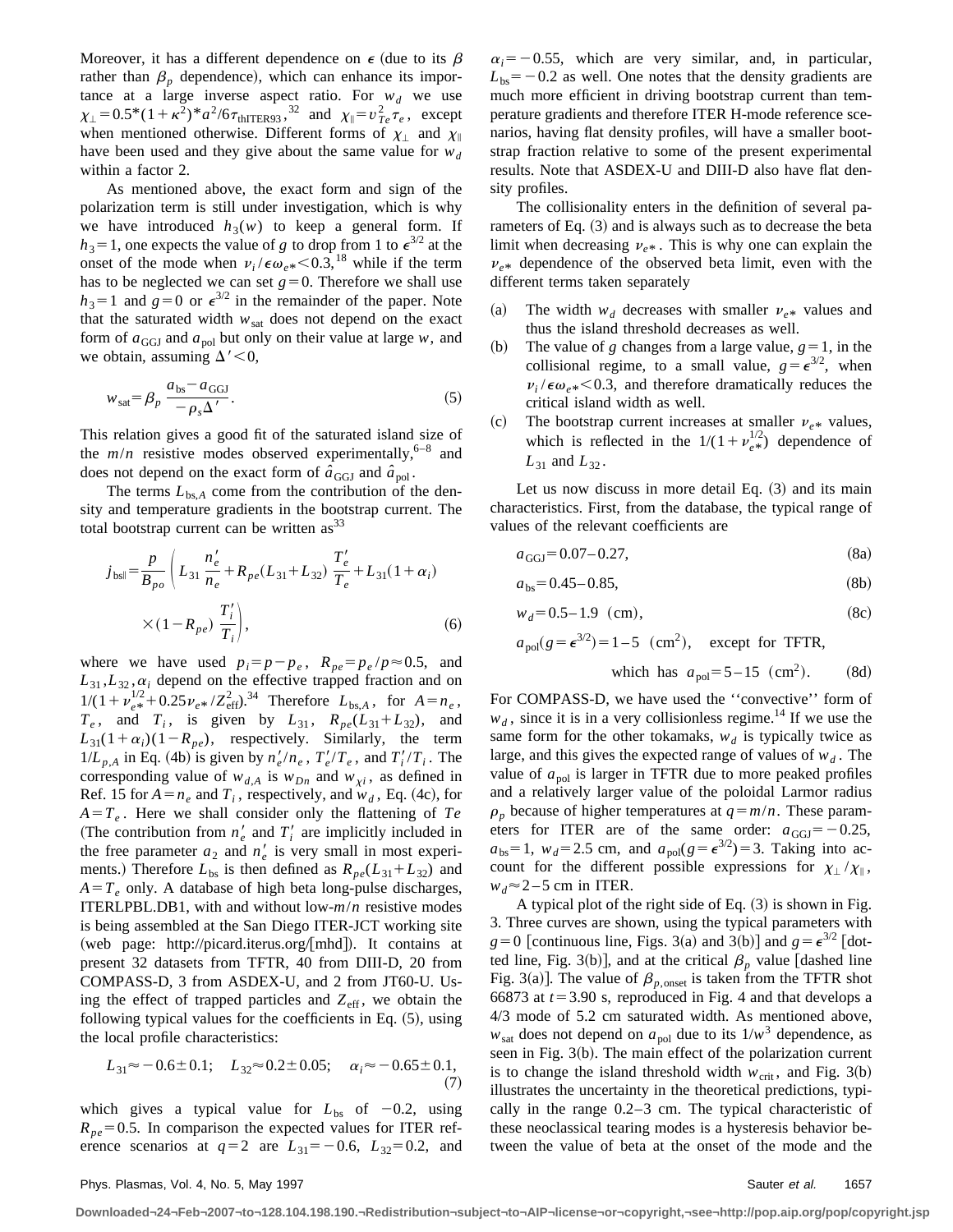

FIG. 3. The right-hand side of Eq. (3) with parameters similar to the TFTR shot 66873,  $\rho_s = 34 \text{ cm}, \rho_s \Delta' = -4, \quad w_d = w_{dGGI} = 0.8, \quad a_{GGJ} = 0.09,$  $a_{\text{bs}}=0.7$ : (a)  $a_{\text{pol}}=0$ , and  $\beta_p=1.1$  (continuous line) and  $\beta_p=0.31$  (dashed line). The effect of  $a_{pol}$  is shown in (b), with  $a_{pol}=1$ ,  $\beta_p=1.1$  (dotted line).

value at which the mode is stabilized, by lowering the input power while keeping the other plasma parameters constant. This can be understood from Fig. 3(a): At  $\beta_p = \beta_{p,\text{onset}}$ , a seed island of width  $w_{\text{seed}} > w_{\text{crit}}$  is destabilized and grows to its saturated width  $w_{\text{sat}}$ . If the input power is then rampeddown, the island width decreases with  $\beta_p$  and is stabilized at  $\beta_p = \beta_{p,\text{crit}} < \beta_{p,\text{onset}}$ . This hysteresis behavior has been seen in all the tokamaks mentioned earlier.

#### **B. ''Conventional'' and neoclassical tearing modes**

Let us now discuss how one can distinguish between a "conventional" resistive  $m/n$  mode, having  $\Delta' > 0$ , and a



FIG. 4. Typical time evolution of a neoclassical mode  $(m/n=4/3)$ , including the decay when the power is turned off. This TFTR case was published in Ref. 6, Fig. 2(b). Note that  $\beta_p$  decreases slightly between the onset and the saturated stage, due to the island.

neoclassical tearing mode with  $\Delta' < 0$ , using the saturated island width and the growth time from the experiment. Naturally, one obvious way is to calculate  $\Delta'$  from an equilibrium reconstructed using experimental measurements and determine if it is positive or negative. However,  $\Delta'$  depends on the derivatives of the current or *q* profile, and for marginal cases, it might be difficult to decide on the sign of  $\Delta'$ . In this section, we quantify the accuracy on the value of  $\Delta'$  needed to distinguish between the two modes, using only the growing and saturated phase of the evolution. Dividing Eqs.  $(1)$ and (3) by  $|\rho_s \Delta'|$ , normalizing the distance by  $\rho_s$ ,  $\overline{w} = w/\rho_s$ , the time by  $\tau_{\text{tear}} = \tau_R / |\rho_s \Delta'|$ ,  $\overline{t} = t / \tau_{\text{tear}}$ , and keeping only the terms necessary for recovering the saturated state, we can write the ''conventional'' Rutherford equation as:

$$
\frac{d\overline{w}}{d\overline{t}} = 1 - \frac{\overline{w}}{\overline{w}_{\text{satconv}}},\tag{9}
$$

with  $\overline{w}_{\text{satconv}} = \Delta' / (\alpha \rho_s)$ , and the neoclassically modified Rutherford equation, as

$$
\frac{d\overline{w}}{d\overline{t}} = -1 + \overline{w}_{\text{satneo}} \frac{\overline{w}}{\overline{w^2} + \overline{w}_d^2},\tag{10}
$$

with  $\overline{w}_{\text{satneo}} = \beta_0 (a_{\text{bs}} - a_{\text{GGJ}})/|\rho_s \Delta'|$ . The island evolution due to each of these equations is shown in Figs.  $5(a)$  and 5(b), respectively, for different values of  $\overline{w}_{\text{satconv}}$  and  $\overline{w}_{\text{satneo}}$ , respectively. For Fig. 5(b), we chose  $\overline{w}_d$ =0.025, as in present tokamaks, and verified that using  $\bar{w}_d$ =0.01, as expected for ITER, does not change the curves significantly. Note that the mode does grow linear in  $t$ , in Fig.  $5(a)$ , and proportional to  $t^{1/2}$  in Fig. 5(b), for small *t*, but due to the exponential saturation both type of curves cannot be distinguished experimentally for  $w_{\text{sat}}/\rho_s \le 0.2$ . The typical values of  $\tau_R$  are 10–15 s for TFTR and JT60-U, 4 s for DIII-D, 2 s for ASDEX-U and 1 s for COMPASS-D, while 800 s for ITER.

In order to show how to use Fig. 5, we shall do it for the TFTR shot shown in Fig. 4. We have  $w_{\text{sat}}/\rho_s \approx 0.15$  $(\rho_s = 34 \text{ cm})$  and 80% of the saturated width is reached in about 0.2 s. From Fig. 5(a), one needs  $\bar{t}$  = 0.25 to reach 80% of a  $\bar{w}_{\text{sat}}=0.15$  island, that is a time  $t=0.25\tau_R/|\rho_s\Delta'|$ . Therefore, with  $\rho_s \Delta' \approx 10$ , one can model the island growth from the conventional resistive MHD. The same exercise from Fig. 5(b) gives  $\bar{t} \approx 0.15$ , and thus one needs  $\rho_s \Delta' \approx -5$ . Note that the latter value is approximately what was obtained using a cylindrical calculation in Ref. 6  $(-3.74)$  and is close to the typical value used here  $(-m)$ . One could argue that  $\Delta'$  should be computed using a twodimensional  $(2-D)$ -toroidal code like PEST-III, and Fig. 5, using the experimental values of  $w_{\text{sat}}/\rho_s$  and of the growth time, gives the accuracy at which  $\Delta'$  has to be computed in order to distinguish between a ''conventional'' and a neoclassical tearing mode. Comparing also with some DIII-D shots, one typically needs  $(\rho_s \Delta') \geq 2m$  to model the mode growth with the conventional theory and  $\rho_s \Delta' \approx -m$  for the neoclassical case. Therefore  $\Delta'$  has to be evaluated with an accuracy better than  $\pm m/\rho_s$ . In the case of TFTR, due to its circular cross section and high-*m* modes, preliminary comparison with PEST-III shows that the cylindrical  $\Delta'$  is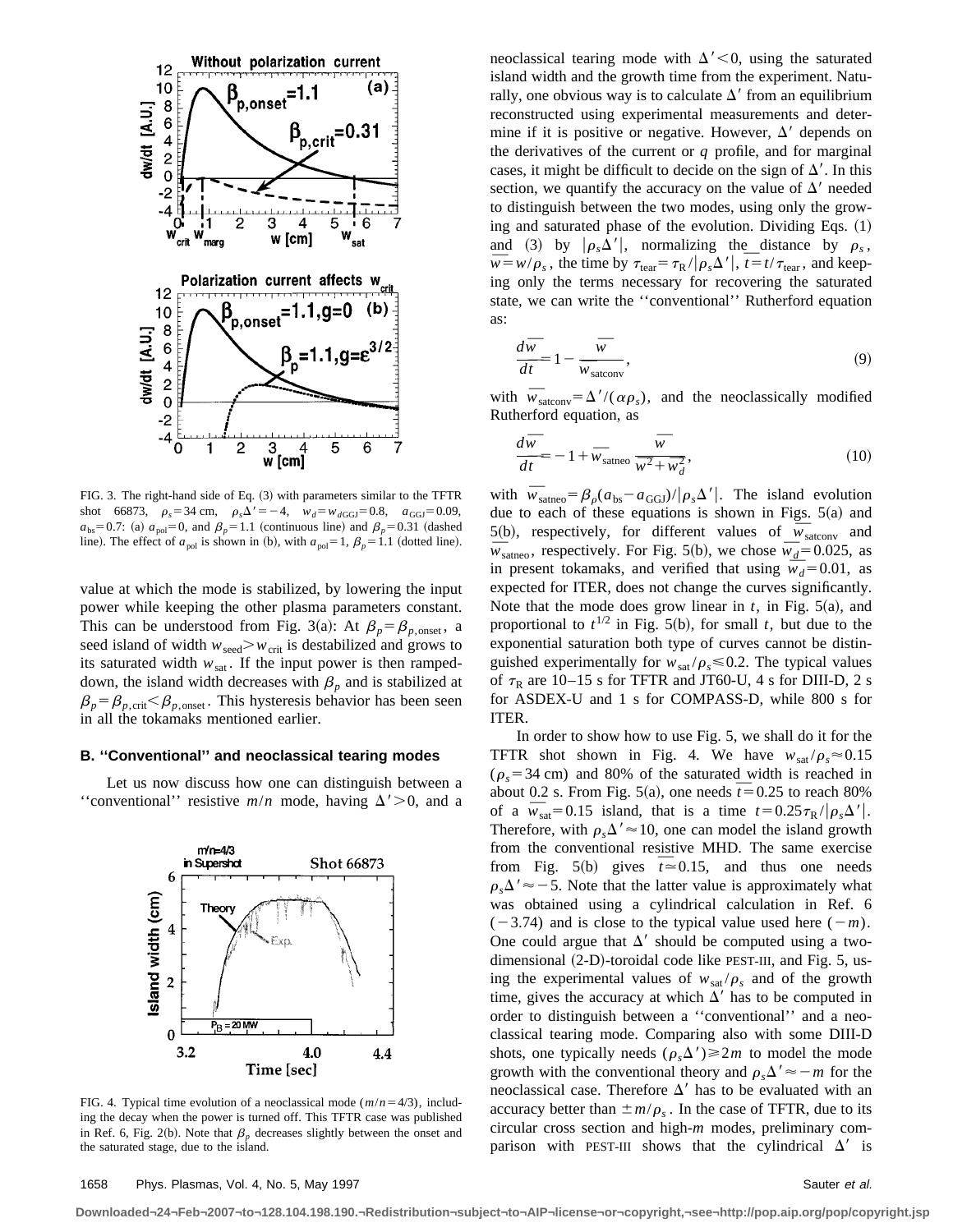

FIG. 5. Time evolution versus the normalized time  $t, \overline{t} = t/\tau_{\text{tear}}$ , with  $\overline{\omega}_{\text{sat}}$  as parameters. No assumption on  $|\rho_s \Delta'|$ , as it only enters in  $\tau_{\text{tear}}$ . (a) Evolution according to Eq.  $(9)$ ;  $(b)$  evolution according to Eq.  $(10)$  with tion according to Eq. (9); (b) evolution according to Eq. (9); (b) evolution according to Eq.

relevant.<sup>35</sup> However, for the  $2/1$  mode, and, in particular, in ITER-like geometry as in DIII-D,  $\Delta'$  is often found to be marginal, using PEST-III, and an accuracy of  $\pm m/\rho_s$  is not easily obtained, due to the uncertainty on the reconstructed  $q'$  and  $q''$ , which can explain the discrepancy mentioned in Ref. 7.

However, another characteristic of the mode, which is its decay with decreasing  $\beta_p$ , allows one to distinguish between a ''conventional'' and a neoclassical tearing mode. This was shown in Ref. 6 for this TFTR shot 66873, where  $\Delta'$  and all the other parameters stayed constant, except for  $\beta_p$  as the NBI power was turned off at  $t=4$  s. Note that the change in beta is usually too small to affect the current and *q* profiles, which is why  $\Delta'$  stays about constant. One should also mention that the GGJ term cannot explain the island evolution, since decreasing  $\beta_p$  would reduce the stabilizing GGJ effect and thus would not reduce the island width. One sees in Fig. 4 that the neoclassical island evolution follows well both the growth and the decay of the mode, while keeping the free parameters fixed. As mentioned above, if  $\beta_p$  is sufficiently decreased, below  $\beta_{p,\text{crit}}$ , then the mode should be stabilized. This is seen in all the mentioned experiments and an example from COMPASS-D is shown in Fig.  $6<sup>8</sup>$  The ECRH power is ramped-down,  $\beta_p$  decreases roughly linearly in time, and so does the island width. When  $\beta_p < \beta_{p,\text{crit}}$ , the mode is stabilized and its island width drops from  $w_{\text{marg}}$ , defined in Fig. 3, to zero. Thus  $w_{\text{marg}}$  is the marginal saturated island width that can be sustained by the bootstrap



FIG. 6. Typical decay of the island size during a power ramped-down, shown for a COMPASS-D shot. At  $t=0.29$ ,  $\beta_p < \beta_{p,\text{crit}}$ , the mode is stabilized and the island width drops very fast, consistent with the theoretical prediction, using the modified Rutherford equation (3). This figure was published in Ref. 8.

current driving term. If  $\beta_p$  decreases or the collisionality increases, the island  $w = w_{\text{marg}}$  decays away rapidly. Note that the ''theory'' curve can reproduce well the island decay and stabilization with or without the polarization term, as shown in Ref. 8, because the  $\chi_{\perp}/\chi_{\parallel}$  and polarization contributions are of the same order. Therefore  $\beta_{p,\text{crit}}$  and  $w_{\text{marg}}$ depend on the exact form at low *w* of the coefficients in Eq. (4). However, a systematic study of  $\beta_{p,\text{crit}}$ ,  $w_{\text{marg}}$ , and of the "drop-rate" of the island once  $\beta_p < \beta_{p,\text{crit}}$  across different tokamaks should be sufficient to determine the relevance of the polarization term and the magnitude of the different terms.<sup>36</sup> At present analysis, the polarization term is needed to explain COMPASS-D data, $8$  while it seems to give too large values of  $w_{\text{marg}}$  in larger machines. However, the value of  $a_3$  was determined in Ref. 8 using  $w_d=0$ , which increases  $a_3$ , and one should redo the study with the full form of Eq.  $(3)$ , but only a parameter study can give a definite answer. Note that adding more detailed measurements to the database will give us the opportunity to compare the details of the theory over a wide range of plasma parameters and size. This is needed if one hopes to distinguish between factors of 2–3 in the theory.

#### **C. Seed island**

The neoclassical modes need $6$  a seed island of width above the threshold value  $w_{\text{crit}}$ , as shown in Fig. 3. This is well correlated experimentally with other MHD events such as sawteeth, edge-localized modes (ELMs) and fishbones. Two examples are shown in Fig. 7, from DIII-D, where a sawtooth crash triggers a  $3/2$  mode, Fig. 7(a), and an ELM provides a seed perturbation for a  $2/1$  mode in Fig. 7(b). Experimentally, the typical size of the seed island driven by a sawtooth crash or an ELM has not been systematically studied and the scaling with plasma parameters is not well known. It also depends on the difference in toroidal rotation between the  $q=1$  and the  $q=m/n$  surfaces, for example, for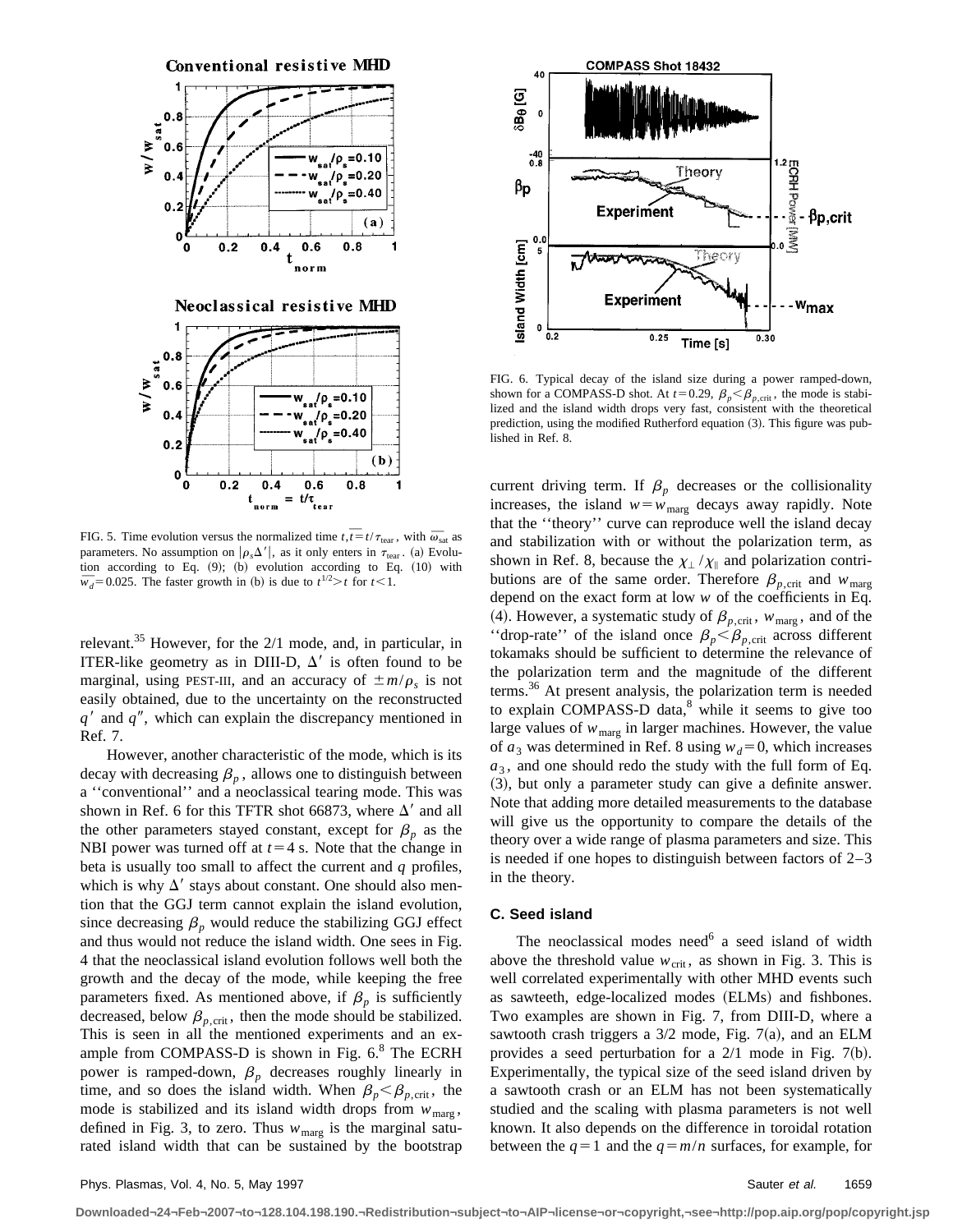

FIG. 7. Correlation of a sawtooth crash  $(a)$  with the growth of a 3/2 mode, and of an ELM  $(b)$  with the destabilization of a  $2/1$  mode in DIII-D. This is typical of most tokamaks. In TFTR, the onset of the modes is sometimes related to fishbones activity.

the sawtooth crash, as well as on kinetic effects. Moreover, the theoretical value of  $w_{\text{crit}}$  depends on the detailed form of the GGJ term, the polarization term, and of  $\chi_{\perp}$  and  $\chi_{\parallel}$  in the definition of  $w_d$ , which are still under investigation. If  $w_{dGGJ} = w_d$ , then the  $w_{crit}$  one obtains using only the  $\gamma$ <sup>'</sup> $\chi$ <sup>'</sup>'' model, that is neglecting the polarization term, is typically of a few millimeters, as can be seen in the example in Fig.  $3(a)$ , which is too small. This shows that all the terms in Eq.  $(3)$  have to be revised for small *w*. Note also that the perturbation at the  $q=m/n$  due to a sawtooth or an ELM vary when varying the plasma parameters, in particular as the reconnection time varies. Therefore, while in qualitative agreement with the theory, a quantitative analysis of the onset of the neoclassical modes, the scaling of the seed island size with plasma parameters, and the physics of the seed island formation are still needed. In particular, we have seen that one typically sees these neoclassical modes at beta values two to three times higher than the critical limit, at which any seed island larger than  $w_{\text{marg}}(\approx w_d)$  can be destabilized. Thus, it indicates that the maximum experimentally observed available  $w_{\text{seed}}$  is typically smaller than  $w_{\text{marg}}$ , and its actual size determines the value of beta at the onset of the mode. Therefore  $w_d$ ( $\approx w_{\text{marp}}$ ) is a good measure of an upper bound for the island threshold and would therefore be of the order of 2–5 cm in ITER (up to  $6-7$  cm with the maximum polarization term taken into account), including the uncertainty in the definition of  $w_d$ .

#### **III. PROJECTION TO ITER**

In order to study the long-pulse beta limit in ITER DIII-D made a systematic study of ITER-like sawtoothing, ELMy H-mode discharges with  $q_{95} \approx 3-4$ , and varying the



FIG. 8. Here  $\beta_N$  versus local  $\nu_{e*}(Z_{\text{eff}}=1)$  at the onset of the  $q=m/n$  neoclassical tearing mode from the ITERLPBL.DB1 database. Typical values of  $m/n$  are 3/2, 4/3, 2/1, and 5/2. The ITER point is obtained from the  $q=2$ plasma parameters, and with  $Z_{\text{eff}}=1$ . The scaling was suggested by the DIII-D data in Ref. 7.

density in order to reach ITER collisionality.<sup>7</sup> The DIII-D experimental scaling of the onset of the 3/2 and, in particular, the 2/1 modes is given by  $\beta_N \sim \nu_e^{0.32\pm0.02} \rho_*^{0.13\pm0.15}$ . Since no unambiguous  $\rho_*$  dependence can be singled out from the data, we show in Fig. 8  $\beta_N$  vs  $5.2\nu_e^{0.3}$  at the onset of the *m/n* modes, with  $v_{e*}(Z_{\text{eff}}=1)=0.012n_e (10^{20} \text{ m}^{-3})qR(\text{m})/$  $\epsilon^{3/2}T_e^2$ (keV), where the local data at  $q=m/n$  from the database are used. Typical values of *m*/*n* are 3/2 and 4/3 for ASDEX-U, TFTR, 3/2 and 2/1 for DIII-D, 2/1 for COMPASS-D, and 5/2 and 3/1 for JT60-U. One should incorporate the effect of  $Z_{\text{eff}}$  in  $v_{e*}$ , however, these values are not complete in the database at present. Therefore we used  $Z_{\text{eff}}=1$ , as was done in Ref. 7. This would, for example, move the JT60-U points to the right as  $Z_{eff}$  is about twice as large as in the other shots. However, one sees a clear dependence on  $v_{e*}$ , even if there is a large scatter of the data, and if each machine might have a different scaling. This is due to the fact that it is very sensitive to the local profiles and moreover to the formation of the seed islands. For example, the JT60-U long-pulse discharges have  $q_{\text{min}} \approx 2$ , using currentdrive and weak/negative magnetic shear, and no sawtooth activity. The neoclassical tearing modes are typically seen after giant ELMs, which is why JT60-U was able to increase its operational beta limit by increasing the plasma triangularity.<sup>4</sup> One also sees from Fig. 8 that the COMPASS-D data do not depend on  $v_{e*}$ , but that another mechanism is responsible for determining the onset of the modes. It was shown<sup>8</sup> that this was consistent with  $\nu_i/\epsilon \omega_{\rho *}$  becoming smaller than a constant value of about 0.3, which is a change in the value of the polarization term. Finally, we also note that for some of the discharges, the ideal MHD limit was computed in order to make sure that these modes were not due to a lower than expected ideal limit due to unfavorable profiles. A limit consistent with  $\beta_N \approx 4l_i$  was found (well above the actually observed limit) for the external kink and with no wall stabilization.

An ITER reference point is also shown, where values at the  $q=2$  surface of an ignited scenario have been used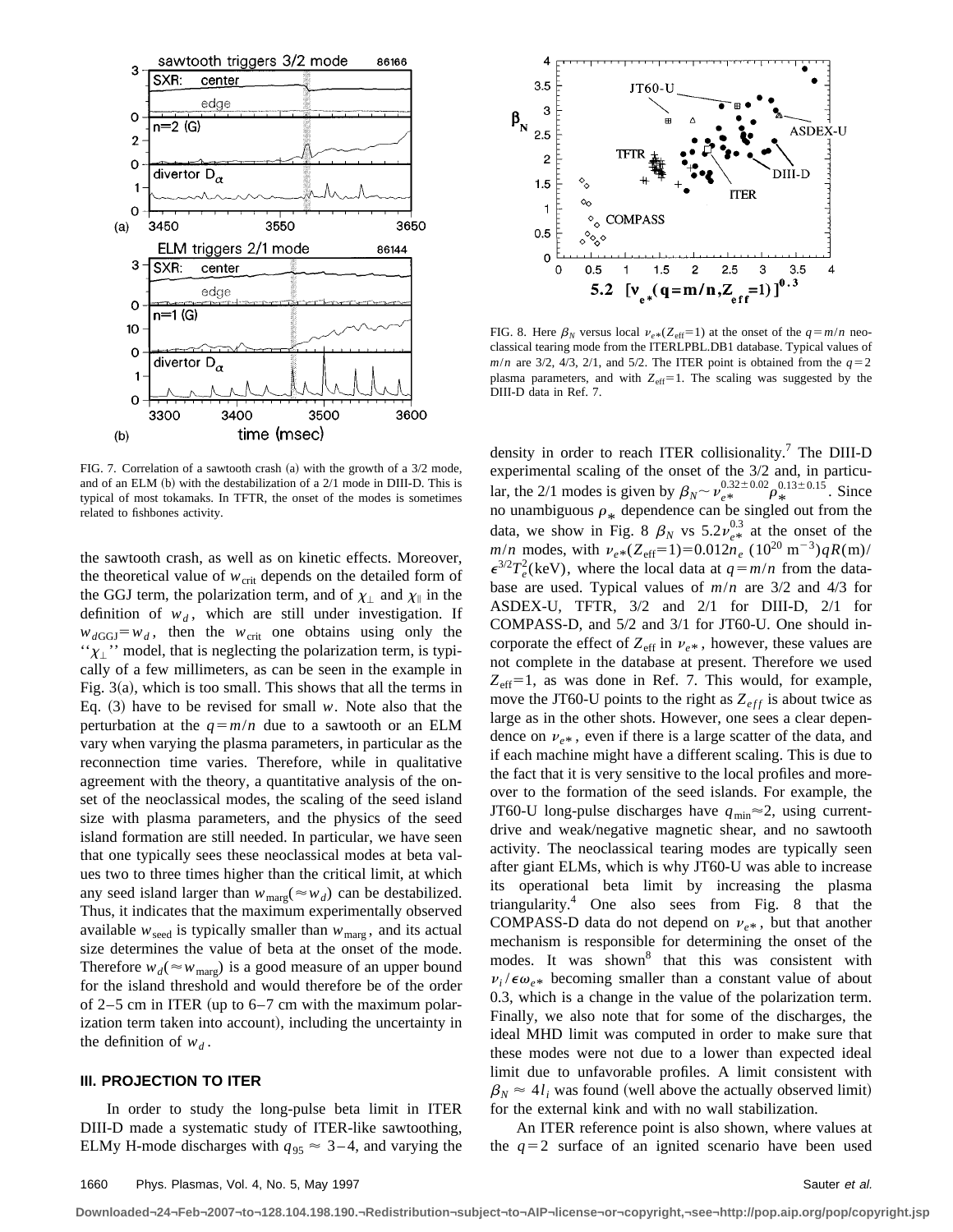$(n_{e20} = 1.3, T_e = T_i = 5.1 \text{ keV}, \rho_s = 2.4 \text{ m}, I_p = 21 \text{ MA},$  $R_0 = 8.1 \text{ m}, \qquad a = 2.8 \text{ m}, \qquad n_{e0,20} = 1.3, \qquad T_{e0} = 20 \text{ keV},$  $T_{i0}$ =19 keV,  $B_0$ =5.6 T,  $Z_{\text{eff}}$ =1.5,  $\beta_N$ =2.2, and  $\beta_p$ =0.7). One sees that the ITER point lies in the middle of what can be called the ''gray region,'' where neoclassical modes have been observed. Two points should be mentioned about this plot.

- ~1! Each of the tokamaks have similar discharges that do not have low-*m*/*n* resistive modes and have been sustained for many energy confinement times, however, no discharges, near ITER collisionality, have been obtained with a  $\beta_N$  significantly larger and close to the ideal limit, which would be an approximately horizontal line at 3.5–4 in Fig. 8. Therefore the ''gray region'' represents the operational domain where neoclassical may or may not occur depending on the local profiles and the available seed islands.<sup>3</sup>
- ~2! While the points are the values at the onset of the mode and most of the discharges, except for those with the 2/1 modes in DIII-D, can be sustained for many  $\tau_{\text{th}}$  with these saturated modes, the sustained beta is in general at the same value or slightly smaller due to the drop in confinement time induced by the saturated island. If the power is increased,  $\tau_{\text{th}}$  is further reduced and the actual beta value stays the same.

Note that everything else being constant, one expects the saturated island width to be proportional to  $(1 + \nu_{e^*}^{1/2})$ , due to the collisionality dependence of the bootstrap current coefficients, and therefore the operational or soft beta limit as well. From Fig. 8, one expects the ITER soft beta limit to be in the range  $\beta_N \approx 2 - 2.5$ . One can change this limit by profile control, as well as by avoiding the perturbations causing the large seed islands, as was done for example in JT60-U, where they have increased  $q_{\text{min}}$  above 1 and have no sawteeth, as mentioned above. However, keeping  $q_0 > 1$  might require substantial current drive and removing the ELMs would cause problems in particle control in ITER, so that a better operational regime is ''a H mode with frequent and small amplitudes ELMs and sawteeth." In JET (Joint European Torus), they have been able to sustain long-pulse discharges at  $\beta_N$  values up to 3.<sup>37</sup> This might be a challenge to the neoclassical theory and should be studied in detail. However, the local collisionality is somewhat larger than the ITER value and therefore these data points tend to lie within or near the ''gray region.'' Moreover, as the fraction of fast particles was rather high, one needs to study their effects on the stability of the neoclassical modes, which can be even more important for ITER.

A crude estimation of the perturbation at the  $q=m/n$ surface triggered by a sawtooth "gong,"<sup>38</sup> from toroidal coupling without rotation effects, and assuming  $\delta B_{r,mn} \approx 0.5(a/\rho_s)^m(\rho_s/2R)\delta B_{\theta,m-1,\text{edge}}$ , gives  $w_{\text{seed},mn}$  $=[4\rho_s^2(a/\rho_s)^m\delta B_{\theta,m-1,\text{edge}}/(nB_0s)]^{1/2}$ , with  $B_0$  the axial toroidal field and  $\delta B_{\theta,m,\text{edge}}$  the  $m/m$  component of the edge perturbed poloidal magnetic field due to the sawtooth crash. Using values at the  $q=2$  surface, since the 2/1 mode is the most probable mode to cause a disruption, one obtains

$$
w_{\text{seed}}(\text{ITER}, m/n = 2/1) \approx 1.7 [\delta B_{\theta, 1, \text{edge}} \quad (G)]^{1/2} \quad (\text{cm}).
$$
\n(11)

Therefore, as  $w_{\text{crit}} \leq 6$  cm, one can expect neoclassical modes if the perturbation at the edge due to the sawtooth ''gong'' is of the order of 10 G, which is quite realistic. One sees from this crude estimate that a more precise scaling is needed in order to predict ITER performance.

If  $w_{\text{seed}} > w_{\text{crit}}$  is satisfied, then one can define the hard beta limit as the beta value at which the saturated island width of a given mode is of the order of its distance to the edge. This criterion was used in Ref. 8 to successfully model the dependence on  $q_{95}$  of the hard beta limits in ASDEX-U and COMPASS-D. Following this criteria,  $\beta_N = 2.2$  is an upper bound for ITER as the saturated island width would be 60–70 cm at the  $q=2$  surface, whereas  $a-\rho_s=60$  cm. Using Fig. 5(b),  $\tau_R = 800 \text{ s}$ ,  $w_{\text{sat}}/\rho_s = 25\%$ , and  $|\rho_s \Delta'| = 2$ , one sees that the island would grow as follows:

It would reach 30 cm $(w/w_{\text{sat}}=0.5)$ 

in 
$$
t = 0.08 * 800/2 \approx 30
$$
 s.

It would reach 55 cm $(w/w_{sat}=0.9)$ 

in  $t=0.40*800/2\approx 150$  s.

Therefore, while being a hard beta limit, there is sufficient time to detect the mode and stop the discharge before the disruption or try to stabilize or reduce the saturated width with a feedback system. A possible feedback mechanism is to replace the reduction of the bootstrap current inside the island by electron cyclotron current drive (ECCD), as this system can provide highly localized current deposition. This can stabilize the mode completely. The typical bootstrap current density in ITER reference scenarios is  $j_{\rm bs} \approx 0.1$  MA/m<sup>2</sup>, thus one has the following current to replace, depending on the island size  $w_{\text{sat}}$ :

$$
I_{\text{bs}}(q=2, w_{\text{sat}}) \approx 2 \pi \rho_s \kappa w_{\text{sat}} j_{\text{bs}} \approx 5 (w_{\text{sat}}/\rho_s) \text{ (MA)}.
$$

On the other hand, a value of  $w_{\text{sat}}/\rho_s$  of 10% gives a 20% drop in confinement time, which is the maximum value acceptable to maintain a reasonable performance. Therefore one has to provide 500 kA of ECCD in a normalized width of 10%. The driven current is given by the efficiency  $\gamma$  $(10^{20} \text{ m}^{-2} \text{ MA/MW})$  and one has the following requirements:

$$
I_{\rm ECCD} = \frac{\gamma P (MW)}{n_e (10^{20} \text{ m}^{-3})R (m)} = I_{\rm bs} = 5 \frac{w_{\rm sat}}{\rho_s} \approx 5 \frac{\Delta \rho}{\rho},
$$

where  $\Delta \rho / \rho$  determines the relative localization of the current profile. Therefore, assuming that 50 MW are available,  $n_{e20}$ =1 and *R* = 8, an effective current efficiency,

$$
\gamma_{\text{eff}} \equiv \frac{\gamma}{\Delta \rho / \rho} \approx 0.8,
$$

is required. This  $\gamma_{\text{eff}}$  versus the normalized radius where the current profile peaks,  $\rho_{peak}/a$ , is shown in Fig. 9(a) for a launch 2 m above the equatorial plane and a toroidal angle varied from 0 (perpendicular) to  $45^{\circ}$  along each curve. The poloidal angle with respect to the vertical line is a parameter and is varied from 80° to 130°, as indicated. One sees that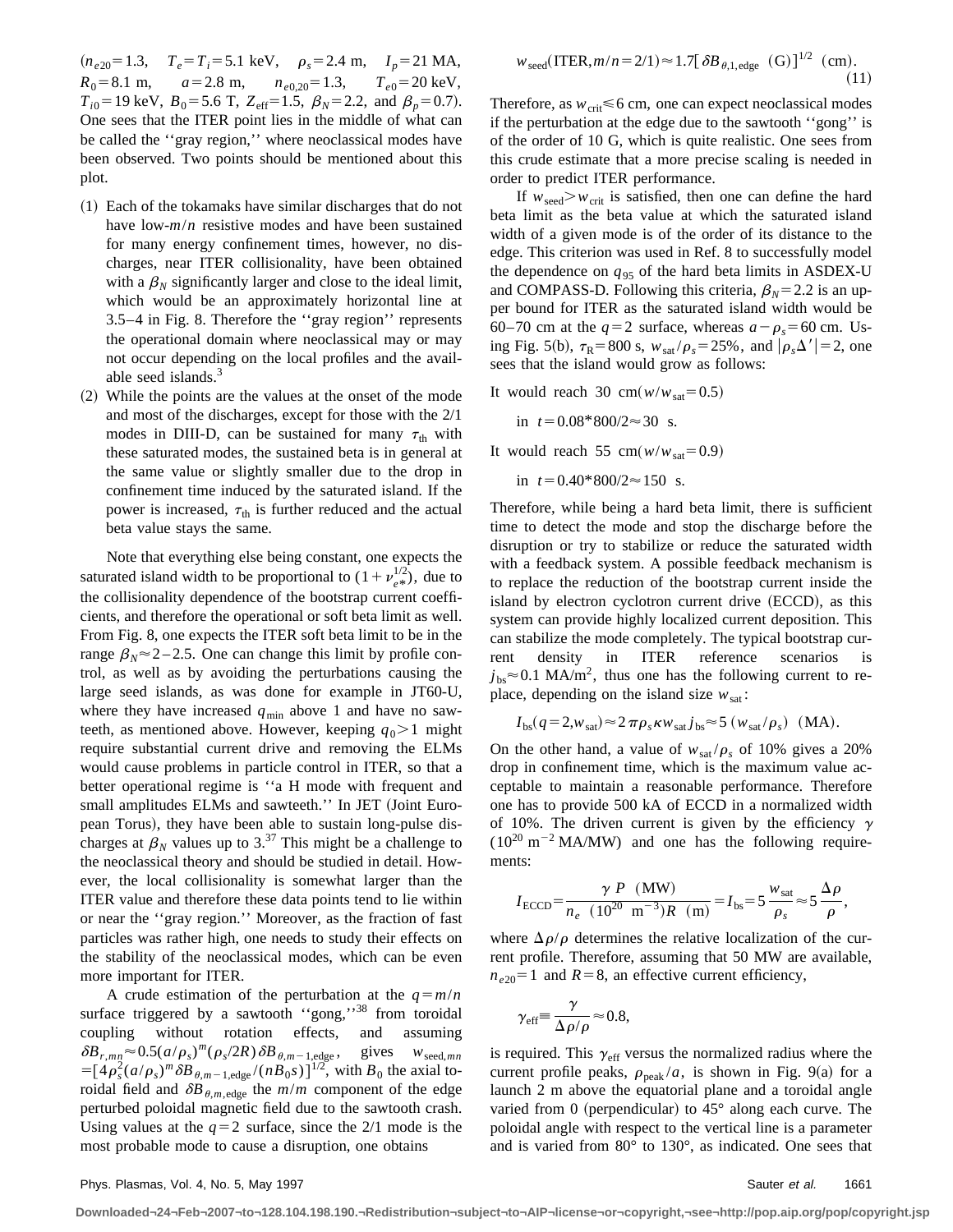

FIG. 9. (a) Effective current-drive efficiency,  $\gamma_{\text{eff}}$ , as computed with the code TORAY normalized to peakedness of the deposition profile, versus the position of the profile peak, using an ITER equilibrium. The parameter is the poloidal angle, and the curves are obtained by varying the toroidal launch angle. (b) Corresponding ITER equilibrium bootstrap current density and ECCD density obtained with  $P=30$  MW, versus normalized radius, for  $\theta_{\text{pol}}$  = 80° and  $\varphi_{\text{tor}}$  = 15°.

 $\gamma_{\text{eff}}$  > 0.8 can be obtained at  $\rho_s(q=2)/a=0.8$ . Note that this is a preliminary study using the present design specifications for the ITER ECRH system. The efficiency can be optimized as well as the actual requirement for  $\gamma_{\text{eff}}$  reduced when the exact geometry of the island and the possibility of modulating the rf power in phase with the island O point are taken into account. Also shown in Fig.  $9(b)$  is the equilibrium bootstrap current and the ECCD driven with 30 MW of ECRH power. This shows that it is possible to substitute the bootstrap current near the  $q=2$  surface, with  $\Delta \rho / \rho \le 0.1$ , within the ITER design parameters. Also, Fig.  $9(a)$  shows that other modes, with lower  $q = m/n$  values, can be stabilized. However, the feasibility of such a feedback mechanism has to be demonstrated in present experiments first. Such experiments are underway in COMPASS-D and will be studied in ASDEX-U and DIII-D. The possible local modification of the current gradient by either ECCD and/or fast wave current drive could also be used to reduce  $\Delta'$ , i.e., make it more negative, thus raising the neoclassical destabilization threshold, or to change the sawtooth behavior.

# **IV. CONCLUSIONS**

An extensive study of the conventional and neoclassical resistive theories has been presented, including an integration of all the previously published terms into a single island evolution equation. Most of the terms are valid for noncircular toroidal MHD equilibria and a comparison with local data from ASDEX-U, COMPASS-D, DIII-D, JT60-U, and TFTR has also been shown. We have confirmed that the driving term, namely the perturbed bootstrap current due to the flattening of the pressure profile in the island, is well defined theoretically for large islands and predicts well the experimental saturated island widths. We have also pointed out the present limitations of the theory in order to predict the island threshold width, but have proposed an upper limit corresponding to the width at the maximum driving term.

Several tokamaks are limited in their long-pulse discharges to beta values much lower than the ideal limit due to low-*m*/*n* resistive modes. These modes have been identified as the neoclassical tearing modes. We have shown that the hysteresis behavior of these modes between  $\beta_{p,\text{onset}}$  and  $\beta_{p,\text{crit}}$  is a characteristic that helps to distinguish them from the conventional resistive tearing modes. We have also seen that the error in the  $\Delta'$  calculations need to be smaller than  $\pm$  *m/* $\rho_s$  in order to be able to distinguish between the conventional and neoclassical growth of the island. However, the decay and stabilization of the mode at  $\beta_p \approx \beta_{p,\text{crit}}$  clearly identifies the mode as being driven by the perturbed bootstrap current, since the  $\beta$  dependence of  $\Delta'$  is too weak to explain the island evolution, and the GGJ term cannot explain the evolution either.

These modes need a seed island of size  $w_{\text{seed}} > w_{\text{crit}}$ . The growth of the neoclassical modes are well correlated with other MHD events and are often triggered by sawtooth crash, ELMs, or fishbones. The exact form of  $w_{\text{crit}}$  needs further theoretical work, and the scaling of  $w_{\text{seed}}$  with plasma parameters has to be quantified experimentally. However, in comparing with results from ASDEX-U, COMPASS-D, DIII-D, JT60-U, and TFTR, we have shown that  $w_d$ , which measures the location where the drive is maximized, is a good estimate of the upper bound for  $w_{\text{crit}}$ . The lower limit of  $w_{\text{crit}}$  is not well determined but is of the order of  $\epsilon^{1/2}$   $\rho_p$ . This gives a maximum value of 2–6 cm for ITER, that is  $w_d/\rho_s \approx 0.01 - 0.02$ . Therefore sawtooth and ELM control capabilities should be investigated for ITER, in order to be able to avoid these modes.

If the modes cannot be avoided, a limit of  $\beta_N = 2 - 2.2$  ( $\beta_p \approx 0.7$ ) is predicted for ITER since, at this beta value, the saturated island size at the  $q=2$  surface is of the order of the distance to the edge and will cause a disruption. However, due to the very large resistive time in ITER, the island will need 150–200 s to grow to its full size. Therefore one has operational time to detect the mode and end the discharge before the disruption, since one needs less than 30 s to decrease  $\beta$  by a factor 10,<sup>39</sup> or control the final saturated size with an external feedback mechanism. Such a system could be ECCD, in order to replace the reduction of the bootstrap current inside the island. We have shown that this is possible with 50 MW of ECRH power, using the present design specifications for the gyrotrons. However, this needs to be first demonstrated in the present experiments. Other possible control mechanisms are keeping  $q_0 > 1$ , reverse shear configurations, since the neoclassical tearing modes are stable for  $q' < 0$ , and profile control since they are very sensitive to local parameters.

Further studies are underway to better quantify the pre-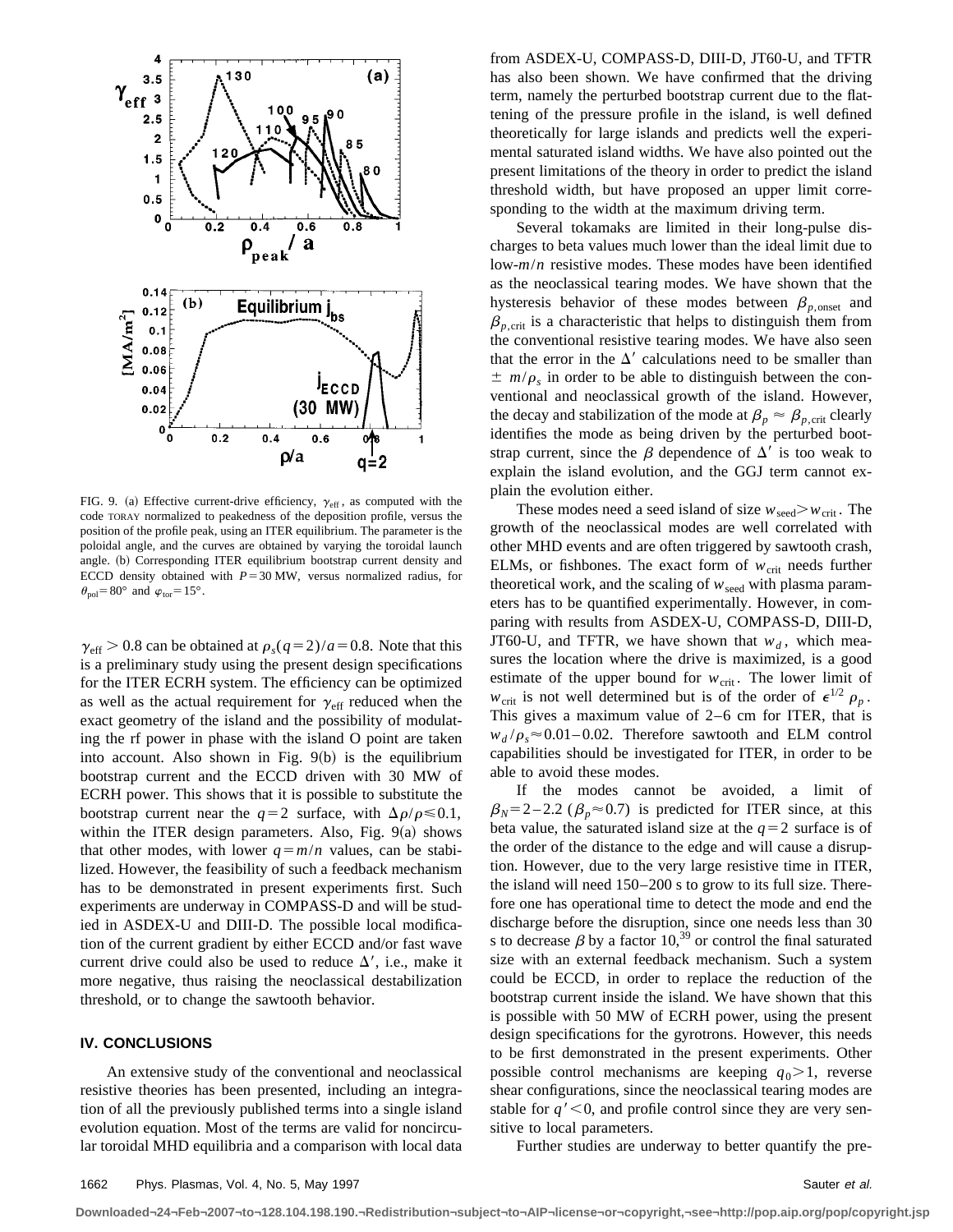dictions to ITER, in particular, concerning the experimental scaling of the typical seed islands due to sawteeth and ELMs, and the theoretical prediction of  $w_{\text{crit}}$ , including kinetic and rotation effects. Nonlinear three-dimensional  $(3D)$  MHD simulation of the island growth in the present experiments are also in progress to determine if nonlinear effects can limit the final saturated island size. Finally, the reproducibility of the discharges with and without modes in the ''gray region'' will indicate the level of plasma and profile control needed in ITER to avoid the modes in long-pulse discharges and to sustain the adequate target scenario: a long-pulse H mode with small and frequent sawteeth and ELMs.

### **ACKNOWLEDGMENTS**

The ASDEX-U, COMPASS-D, DIII-D, JT60-U, and TFTR teams are acknowledged for providing very useful data to the ITER long-pulse beta limit database. One of the authors  $(OS)$  is grateful to D. Campbell and C. Challis for discussions about the JET results, and to the referee for useful comments.

The work by OS was funded in part under the VHTP task Agreement No. S 19 TD 0195-07-24FE and by the Swiss National Science Foundation. The work by RWH was supported under U.S. Department of Energy Contract No. DE-AC03-94SF20282 and under Raytheon Engineers and Constructors, Inc. Subcontract No. ITER-GA-4002.

- <sup>2</sup>E. J. Strait, T. S. Taylor, A. D. Turnbull, J. R. Ferron, L. L. Lao, B. Rice, O. Sauter, S. J. Thompson, and D. Wroblewski, Phys. Rev. Lett. **74**, 2483  $(1995).$
- 3 Z. Chang, E. D. Fredrickson, J. D. Callen, K. M. McGuire, M. G. Bell, R. V. Budny, C. E. Bush, D. S. Darrow, A. C. Janos, L. C. Johnson, H. K. Park, S. D. Scott, J. D. Strachan, E. J. Synakowski, G. Taylor, R. M. Wieland, M. C. Zarnstorff, S. J. Zweben, and the TFTR Team, Nucl. Fusion 34, 1309 (1994).
- 4Y. Kamada, K. Ushigusa, Y. Neyatani, O. Naito, T. Ozeki, Y. Kawano, R. Yoshino, H. Kubo, T. Fujita, S. Ishida, M. Sato, Y. Koide, S. Takeji, S. Sakurai, K. Tsuchiya, J. Manickam, M. Matsuoka, M. Kikuchi, M. Mori, H. Ninomiya, M. Azumi, and HT-60 Team, in Ref. 10, Vol. 1, p. 651; and ''High triangularity discharges with improved stability and confinement in JT-60U,'' to appear in Ref. 7, Paper No. IAEA-CN-64/A1-6.
- <sup>5</sup>H. Zohm, M. Alexander, R. Buttery, S. de Peña Hempel, O. Gruber, T. C. Hender, T. Kass, M. Maraschek, W. Sandmann, S. Sesnic, M. Sokoll, A. Stäbler, H. R. Wilson, H. P. Zehrfeld, ASDEX Upgrade-Team, and NBI-Team, " $\beta$ -limiting phenomena in ASDEX Upgrade," to appear in *Proceedings of the 23rd EPS Conference on Controlled Fusion and Plasma Physics*, Kiev, Ukraine, 1996 (European Physical Society, Petit-Lancy, in press).
- 6 Z. Chang, J. D. Callen, E. D. Fredrickson, R. V. Budny, C. C. Hegna, K. M. McGuire, M. C. Zarnstorff, and TFTR Group, Phys. Rev. Lett. **74**, 4663 (1995).
- 7R. J. La Haye, J. D. Callen, M. S. Chu, S. Deshpande, T. A. Gianakon, C. C. Hegna, S. Jardin, L. L. Lao, J. Manickam, D. A. Monticello, A. Pletzer, A. H. Reiman, O. Sauter, E. J. Strait, T. S. Taylor, A. D. Turnbull, and H. R. Wilson, ''Practical beta limit In ITER-shaped discharges in DIII-D and its increase by higher collisionality,'' to appear in *Proceedings of the 16th International Conference on Plasma Physics and Controlled Nuclear Fu* $sion$ , Montreal, Canada, 1996 (International Atomic Energy Agency, Vienna, in press), Paper No. IAEA-CN-64/AP1-21.
- 8 D. A. Gates, B. Lloyd, A. W. Morris, G. McArdle, M. O'Brien, M. Valovic, C. D. Warrick, H. R. Wilson, and the COMPASS-D and ECRH Teams,  $\cdot$ <sup>2</sup> $\beta$ -limit studies and the effect of error fields at low collisionality on COMPASS-D,'' to appear in Ref. 7, Paper No. IAEA-CN-64/AP1-17; and H. R. Wilson, M. Alexander, J. W. Connor, A. M. Edwards, D. Gates, O. Gruber, R. J. Hastie, C. C. Hegna, T. C. Hender, R. J. La Haye, L. L. Lao, A. W. Morris, C. M. Roach, E. J. Strait, T. S. Taylor, M.

Valovic, and H. Zohm, Plasma Phys. Controlled Fusion 38, A149 (1996). <sup>9</sup>Z. Chang and J. D. Callen, Nucl. Fusion 2, 219 (1990).

- <sup>10</sup>M. Rosenbluth, J. Hogan, D. Boucher, P. Barabaschi, A. Bondeson, B. Coppi, L. Degtyarev, S. Haney, H. Goedbloed, T. C. Hender, H. Holties, G. Huysmanns, W. Kerner, J. Manickam, A. Martynov, S. Medvedev, D. Monticello, T. Ozeki, L. D. Pearlstein, F. Perkins, A. Pletzer, F. Porcelli, P.-H. Rebut, S. Tokuda, A. Turnbull, L. Villard, J. Wesley and ITER JCT and Home Teams, in *Plasma Physics and Controlled Nuclear Fusion Research 1994*, Proceedings of the 15th IAEA Conference, Seville, 1994 (International Atomic Energy Agency, Vienna, 1995), Vol. 2, p. 517.
- <sup>11</sup>See National Technical Information Service Document No. DE6008946 (W. Q. Xu and J. D. Callen, University of Wisconsin Plasma Report No. UWPR 85-5, 1985). Copies may be ordered from the National Technical Information Service, Springfield, VA 22161.
- 12R. Carrera, R. D. Hazeltine, and M. Kotschenreuther, Phys. Fluids **29**, 899  $(1986).$
- 13J. D. Callen, W. X. Qu, K. D. Siebert, B. A. Carreras, K. C. Shaing, and D. A. Spong, *Plasma Physics and Controlled Nuclear Fusion Research*, Kyoto (International Atomic Energy Agency, Vienna, 1987), Vol. 2, p. 157; C. C. Hegna, J. D. Callen, T. A. Gianakon, W. X. Qu, A. I. Smolyakov, and J. P. Wang, Plasma Phys. Controlled Fusion 35, 987 (1993).
- <sup>14</sup>R. Fitzpatrick, Phys. Plasmas **2**, 825 (1995).
- 15N. N. Gorelenkov, R. V. Budny, Z. Chang, M. V. Gorelenkova, and L. E. Zakharov, Phys. Plasmas 3, 3379 (1996).
- <sup>16</sup>A. I. Smolyakov, Sov. J. Plasma Phys. **15**, 667 (1989).
- <sup>17</sup>M. Zabiégo and X. Garbet, Phys. Plasmas **1**, 1890 (1994).
- <sup>18</sup>H. R. Wilson, J. W. Connor, R. J. Hastie, and C. C. Hegna, Phys. Plasmas **3**, 248 (1996).
- <sup>19</sup>F. L. Waelbroeck and R. Fitzpatrick, Phys. Rev. Lett. **78**, 1703 (1993).
- 20J. R. Ferron, L. L. Lao, T. H. Osborne, O. Sauter, E. J. Strait, T. S. Taylor, S. J. Thompson, and A. D. Turnbull, in *Proceedings of the 21st EPS Conference*, Montpellier, 1994 (European Physical Society, Petit-Lancy, 1994), Vol. I p. 86.
- 21P. R. Thomas and the JET Team, ''Performance limitations in JET hot-ion H-modes,'' to appear in Ref. 7, Paper No. IAEA-CN-64/A3-2.
- <sup>22</sup>P. H. Rutherford, Phys. Fluids **16**, 1903 (1973).
- $^{23}$ R. B. White and D. A. Monticello, M. N. Rosenbluth, and B. V. Waddell, Phys. Fluids **20**, 800 (1977).
- 24A. H. Glasser, J. M. Greene, and J. L. Johnson, Phys. Fluids **18**, 875  $(1975)$ .
- 25M. Kotschenreuther, R. D. Hazeltine, and P. J. Morrison, Phys. Fluids **28**, 294 (1985).
- 26C. M. Bishop, J. W. Connor, R. J. Hastie, and S. C. Cowley, Plasma Phys. Controlled Fusion 33, 389 (1991).
- 27See National Technical Information Service Document No. DE96- 009530LP (T. A. Gianakon, Computational Modeling of Neoclassical and Resistive MHD Tearing Modes in Tokamaks, PhD thesis, 1996, Univ. Wisconsin Report UW-CPTC 96-1, 1996). Copies may be ordered from the National Technical Information Service, Springfield, VA 22161; T. A. Gianakon, C. C. Hegna, and J. D. Callen, Phys. Plasmas 3, 4637 (1996).
- 28L. A. Charlton, J. A. Holmes, H. R. Hicks, V. E. Lynch, and B. A. Carreras, J. Comput. Phys. **63**, 107 (1986).
- 29A. Pletzer, A. Bondeson, and R. L. Dewar, J. Comput. Phys. **115**, 530  $(1994).$
- <sup>30</sup>H. Lütjens, A. Bondeson, and O. Sauter, Comput. Phys. Commun. 97, 219  $(1996).$
- <sup>31</sup>C. C. Hegna and J. D. Callen, Phys. Plasmas **1**, 2308 (1994).
- <sup>32</sup>ITER Confinement Database and Modeling Group, in Ref. 10, Vol. 2, p. 525.
- <sup>33</sup>S. P. Hirshmann, Phys. Fluids 31, 3150 (1988).
- 34O. Sauter, Y. R. Lin-Liu, F. L. Hinton, and J. Vaclavik, in *Theory of Fusion Plasmas*, Proceedings of the Joint Varenna–Lausanne International Workshop, Varenna, 1994, (Editrice Compositori, Bologna, 1994), p. 337.
- 35A. Pletzer, *Proceedings Joint Varenna-Lausanne International Workshop*, Varenna, 1996 (Editrice Compositori, Bologna, 1997), p. 259.
- <sup>36</sup>M. F. Zabiego and J. D. Callen, "Threshold condition for nonlinear tearing modes in tokamaks,'' to appear in Nucl. Fusion.

<sup>&</sup>lt;sup>1</sup>E. J. Strait, Phys. Plasmas **1**, 1415 (1994).

**Downloaded¬24¬Feb¬2007¬to¬128.104.198.190.¬Redistribution¬subject¬to¬AIP¬license¬or¬copyright,¬see¬http://pop.aip.org/pop/copyright.jsp**